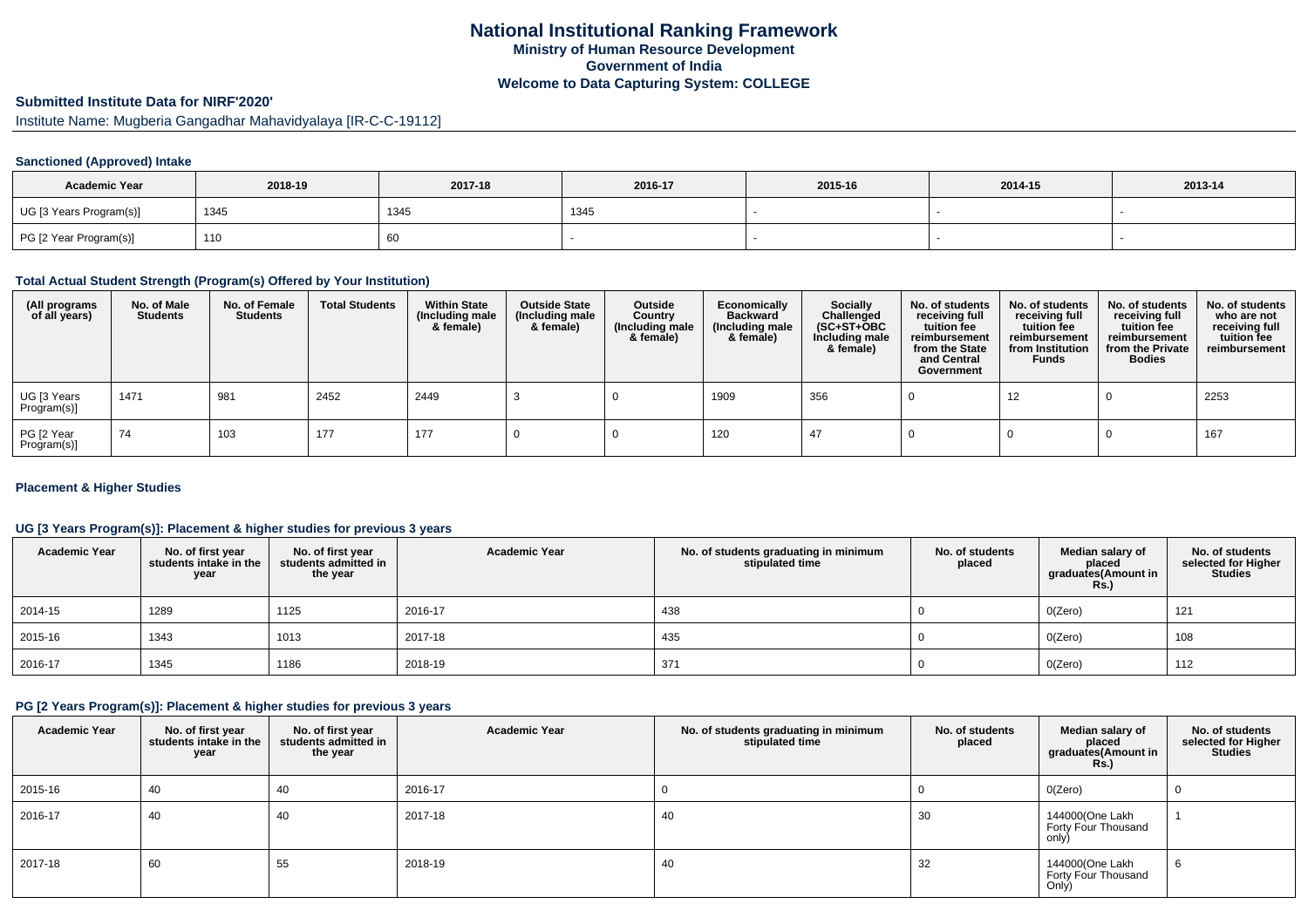#### **Financial Resources: Utilised Amount for the Capital expenditure for previous 3 years**

| <b>Academic Year</b>                                                                                 | 2018-19                                                                      | 2017-18                                                                         | 2016-17                                                                 |  |  |  |  |  |  |  |
|------------------------------------------------------------------------------------------------------|------------------------------------------------------------------------------|---------------------------------------------------------------------------------|-------------------------------------------------------------------------|--|--|--|--|--|--|--|
|                                                                                                      | <b>Utilised Amount</b>                                                       | <b>Utilised Amount</b>                                                          | <b>Utilised Amount</b>                                                  |  |  |  |  |  |  |  |
| Annual Capital Expenditure on Academic Activities and Resources (excluding expenditure on buildings) |                                                                              |                                                                                 |                                                                         |  |  |  |  |  |  |  |
| Library                                                                                              | 65453 (Sixty five thousand four hundred fifty three only)                    | 23519 (Twenty three thousand five hundred nineteen only)                        | 155498 (One lakh fifty five thousand four hundred ninety eight<br>only) |  |  |  |  |  |  |  |
| New Equipment for Laboratories                                                                       | 91079 (Ninety one thousand seventy nine only)                                | 193994 (One lakh ninety three thousand nine hundred ninety<br>four only)        | 306086 (Three lakh six thousand eighty six only)                        |  |  |  |  |  |  |  |
| Other expenditure on creation of Capital Assets (excluding<br>expenditure on Land and Building)      | 1123434 (Eleven lakh twenty three thousand four hundred<br>thirty four only) | 6343294 (Sixty three lakh forty three thousand two hundred<br>ninety four only) | 161999 (One lakh sixty one thousand nine hundred ninety nine<br>only)   |  |  |  |  |  |  |  |

### **Financial Resources: Utilised Amount for the Operational expenditure for previous 3 years**

| Academic Year                                                                                                                                                                                   | 2018-19                                                                              | 2017-18                                                                            | 2016-17                                                                            |  |  |  |  |  |  |  |
|-------------------------------------------------------------------------------------------------------------------------------------------------------------------------------------------------|--------------------------------------------------------------------------------------|------------------------------------------------------------------------------------|------------------------------------------------------------------------------------|--|--|--|--|--|--|--|
|                                                                                                                                                                                                 | <b>Utilised Amount</b>                                                               | <b>Utilised Amount</b>                                                             | <b>Utilised Amount</b>                                                             |  |  |  |  |  |  |  |
| <b>Annual Operational Expenditure</b>                                                                                                                                                           |                                                                                      |                                                                                    |                                                                                    |  |  |  |  |  |  |  |
| Salaries (Teaching and Non Teaching staff)                                                                                                                                                      | 39034618 (Three corer ninety lakh thirty four thousand six<br>hundred eighteen only) | 39771500 (Three corer ninety seven lakh seventy one<br>thousand five hundred only) | 29770130 (Two corer ninety seven lakh seventy thousand one<br>hundred thirty only) |  |  |  |  |  |  |  |
| Maintenance of Academic Infrastructure or consumables and<br>other running expenditures (excluding maintenance of hostels<br>and allied services, rent of the building, depreciation cost, etc) | 2347949 (Twenty three lakh forty seven thousand nine hundred<br>forty nine only)     | 3346982 (Thirty three lakh forty six thousand nine hundred<br>eighty two only)     | 3953926 (Thirty nine lakh fifty three thousand nine hundred<br>twenty six only)    |  |  |  |  |  |  |  |
| Seminars/Conferences/Workshops                                                                                                                                                                  | 749553 (Seven lakh forty nine thousand five hundred fifty three<br>only)             | 55054 (Fifty five thousand fifty four only)                                        | 476578 (Four lakh seventy six thousand five hundred seventy<br>eight only)         |  |  |  |  |  |  |  |

### **PCS Facilities: Facilities of physically challenged students**

| 1. Do your institution buildings have Lifts/Ramps?                                                                                                        | Yes, more than 60% of the buildings |
|-----------------------------------------------------------------------------------------------------------------------------------------------------------|-------------------------------------|
| 2. Do your institution have provision for walking aids, includingwheelchairs and transportation from one building to another for<br>handicapped students? | No                                  |
| 3. Do your institution buildings have specially designed toilets for handicapped students?                                                                | Not available                       |

#### **Awards Details**

| 1. How many faculty member of your institution have received highly reputed national/international awards/recognition from central<br>government agencies in the previous academic year 2018-19 |                              |                                    |                                                                                                                |                                       |                                          |                                                          |                            |                               |                              |
|-------------------------------------------------------------------------------------------------------------------------------------------------------------------------------------------------|------------------------------|------------------------------------|----------------------------------------------------------------------------------------------------------------|---------------------------------------|------------------------------------------|----------------------------------------------------------|----------------------------|-------------------------------|------------------------------|
| Srno                                                                                                                                                                                            | Name of the Faculty          | Name of the Award                  | Name of the Central<br>government<br>agency/international<br>agencies from where<br>award has been<br>received | Address of the<br>Agency giving award | <b>Contact Email ID of</b><br>the Agency | Email ID of the<br>Year of receiving<br>faculty<br>award |                            | Contact no. of the<br>faculty | Is it<br>Fellowship?(Yes/No) |
|                                                                                                                                                                                                 | DR BIDHAN<br>CHANDRA SAMANTA | Out standing paper in<br>Chemistry | West Bengal State<br>Science and<br><b>Technology Congress</b>                                                 | West Bengal, Science<br>City, Kolkata | wbdstbt@gmail.com                        | 2019                                                     | bidhansamanta@yaho<br>o.in | 9732752907                    | No                           |
| 2. How many students of your institution have won international awards in the previous academic year 2018-19                                                                                    |                              |                                    |                                                                                                                |                                       |                                          |                                                          |                            |                               |                              |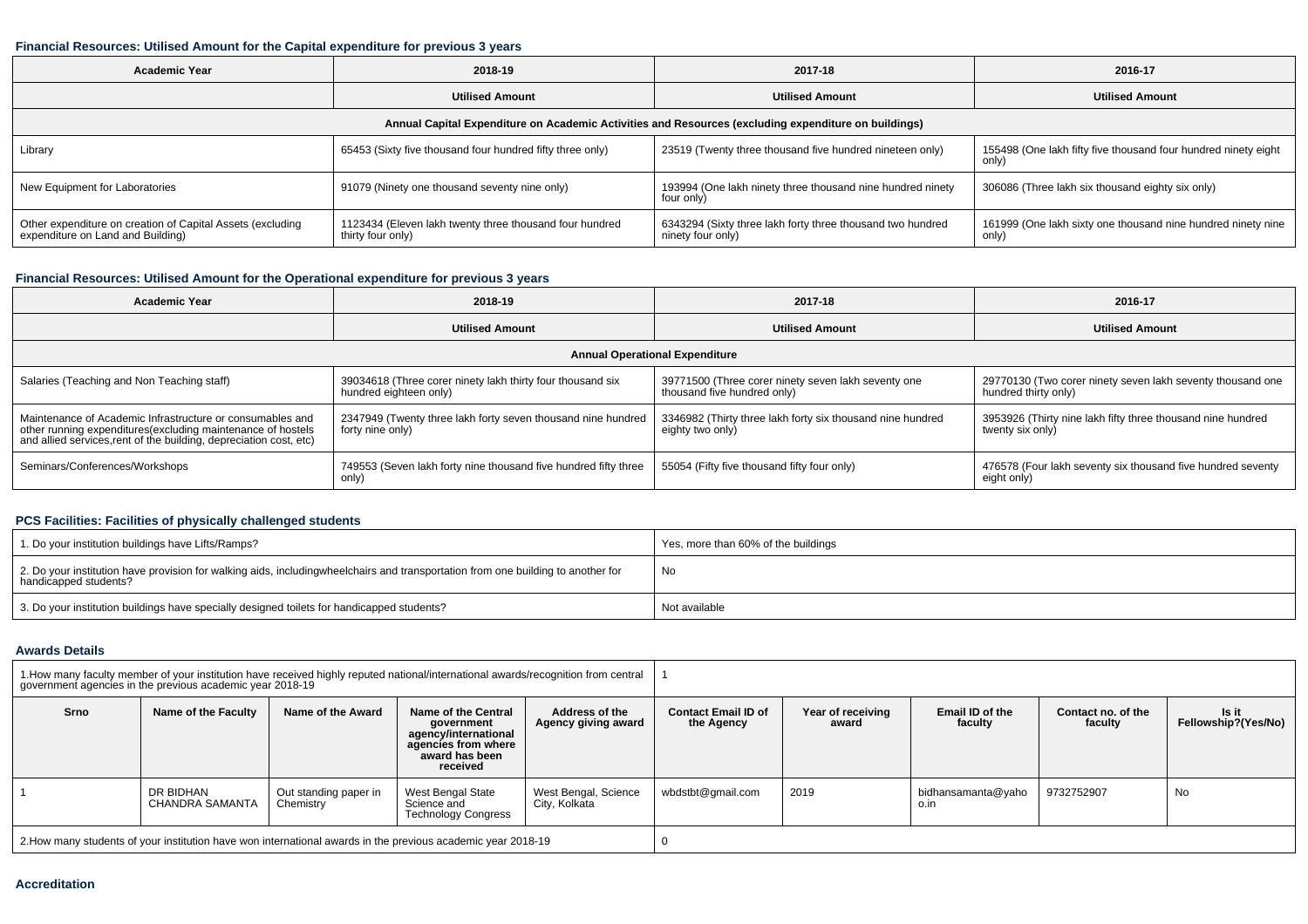#### **NAAC Accreditation**

| 1. Does your institute have a valid NAAC Accreditation? |            | <b>YES</b> |             |  |  |
|---------------------------------------------------------|------------|------------|-------------|--|--|
| Valid from                                              |            | Valid upto | <b>CGPA</b> |  |  |
| 01-04-2019                                              | 31-03-2024 |            | 2.7'        |  |  |

## **Village Adoption**

| Have vour institute adopted any village under Unnat Bharat Scheme? | YES |
|--------------------------------------------------------------------|-----|
|--------------------------------------------------------------------|-----|

## **Faculty Details**

| Srno           | Name                              | Age | Designation            | Gender | Qualification | <b>Experience (In</b><br>Months) | <b>Is Associated</b><br><b>Last Year</b> | Currently<br>working with<br>institution? | <b>Joining Date</b> | <b>Leaving Date</b>      | <b>Association type</b> |
|----------------|-----------------------------------|-----|------------------------|--------|---------------|----------------------------------|------------------------------------------|-------------------------------------------|---------------------|--------------------------|-------------------------|
| $\mathbf{1}$   | Dr Manojanjan De                  | 32  | Assistant<br>Professor | Male   | Ph.D          | 48                               | No                                       | Yes                                       | 01-11-2019          | $\overline{a}$           | Regular                 |
| 2              | PRITAM KHATAM                     | 25  | Assistant<br>Professor | Male   | M.A           | -1                               | Yes                                      | Yes                                       | 29-07-2019          | $\sim$                   | Regular                 |
| 3              | <b>TANIYA NEOGI</b>               | 28  | Assistant<br>Professor | Female | M. Phil       | $\overline{2}$                   | No                                       | Yes                                       | 26-09-2019          | $\sim$                   | Regular                 |
| 4              | Dr BISWAJIT<br><b>GARAI</b>       | 35  | Assistant<br>Professor | Male   | MP.Ed.        | 4                                | No                                       | Yes                                       | 14-08-2019          | $\overline{\phantom{a}}$ | Regular                 |
| 5              | CHANDAN NARU                      | 28  | Assistant<br>Professor | Male   | M. Phil       | $\overline{2}$                   | No                                       | Yes                                       | 20-09-2019          | $\overline{\phantom{a}}$ | Regular                 |
| 6              | <b>BIKASH PANDA</b>               | 26  | Assistant<br>Professor | Male   | M.Sc.         | 20                               | No                                       | Yes                                       | 24-07-2018          | $\sim$                   | Regular                 |
| $\overline{7}$ | RATAN JANA                        | 24  | Other                  | Male   | M.Sc.         | $5\phantom{.0}$                  | No                                       | Yes                                       | 15-07-2019          | $\sim$                   | Regular                 |
| 8              | <b>SUBHASISH GIRI</b>             | 28  | Other                  | Male   | M.Sc.         | 5                                | No                                       | Yes                                       | 15-07-2019          | $\overline{\phantom{a}}$ | Regular                 |
| 9              | <b>TONMOY GIRI</b>                | 25  | Other                  | Male   | M.Sc.         | 8                                | No                                       | Yes                                       | 14-03-2019          | $\overline{\phantom{a}}$ | Regular                 |
| 10             | PINKI KUMARI                      | 27  | Assistant<br>Professor | Female | MBA           | 16                               | No                                       | Yes                                       | 01-12-2018          | $\overline{\phantom{a}}$ | Regular                 |
| 11             | <b>SUCHETA</b><br>SAHOO           | 29  | Assistant<br>Professor | Female | M.Tech        | 15                               | No                                       | Yes                                       | 03-12-2018          | $\sim$                   | Regular                 |
| 12             | <b>MONALIS ROY</b>                | 22  | Assistant<br>Professor | Female | M.Sc.         | $\overline{4}$                   | No                                       | Yes                                       | 02-09-2019          | $\overline{\phantom{a}}$ | Regular                 |
| 13             | RAJESH KHAN                       | 29  | Assistant<br>Professor | Male   | M. Phil       | 10                               | No                                       | Yes                                       | 04-02-2019          | $\overline{\phantom{a}}$ | Regular                 |
| 14             | <b>JAGANNATH</b><br><b>MAIKAP</b> | 30  | Other                  | Male   | M.A           | 13                               | No                                       | Yes                                       | 02-11-2018          | $\sim$                   | Regular                 |
| 15             | SAYANTIKA<br><b>BERA</b>          | 23  | Other                  | Female | M.Sc.         | 5                                | No                                       | Yes                                       | 08-07-2019          | $\overline{\phantom{a}}$ | Regular                 |
| 16             | <b>MINAKSHI MAITY</b>             | 26  | Other                  | Male   | M.Sc.         | 16                               | No                                       | Yes                                       | 20-07-2018          | $\sim$                   | Regular                 |
| 17             | <b>MRIGENDU</b><br><b>MIDYA</b>   | 24  | Other                  | Male   | M.Sc.         | 5                                | No                                       | Yes                                       | 11-07-2019          | $\sim$                   | Regular                 |
| 18             | TANUSHREE DE                      | 26  | Other                  | Female | M.Sc.         | $\overline{7}$                   | No                                       | Yes                                       | 02-05-2019          | $\sim$                   | Regular                 |